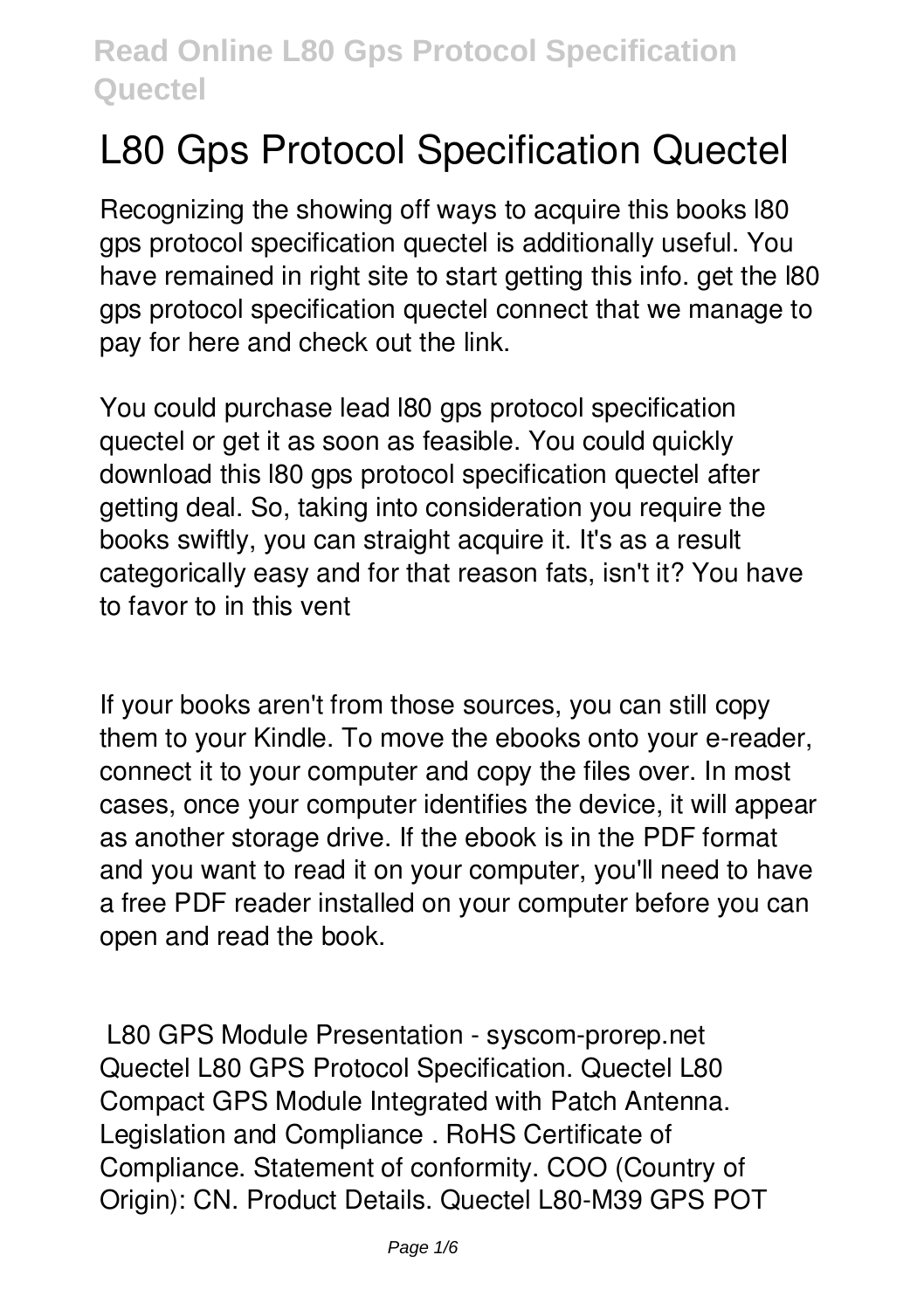Module. The Quectel L80-M39 is a GPS POT (Patch on Top) module. This is a GPS module and integrated patch antenna within a really compact ...

**L80 - Quectel GPS module with integrated Patch Antenna** L80-R is an ultra compact GPS POT (Patch on Top) module with an embedded 15.0mm  $\times$  15.0mm  $\times$  4.0mm patch antenna. This space-saving design makes L80-R the perfect module for the miniature devices. Adopted by LCC package and integrated with patch antenna, L80-R has exceptional performance both in acquisition and tracking.

### **Quectel GPS L80-R**

L80 is an ultra compact GPS POT (Patch on Top) module with an embedded 15.0mm  $\times$  15.0mm  $\times$  4.0mm patch antenna. This space-saving design makes L80 the perfect module for the miniature devices. Adopted by LCC package and integrated with patch antenna, L80 has exceptional performance both in acquisition and tracking.

**L80 GPS Protocol Specification - Quectel Wireless Solutions** L80 GPS Protocol Specification

L80 GPS Protocol Specification Confidential / Released 12 / 41 2.5. GPGSV GSV, GNSS Satellites in View. One GSV sentence can only provide data for at most 4 satellites, so several sentences might be required for the full information. Since GSV includes satellites that are not

#### **Quectel L80**

details of L80-R module. Other documents such as Quectel L80-R GPS Protocol Specification and Quectel\_L80-R\_EVB\_User\_Guide are also provided for your reference. These documents provide the guidance for you to design and set up applications by L80-R module. Confidential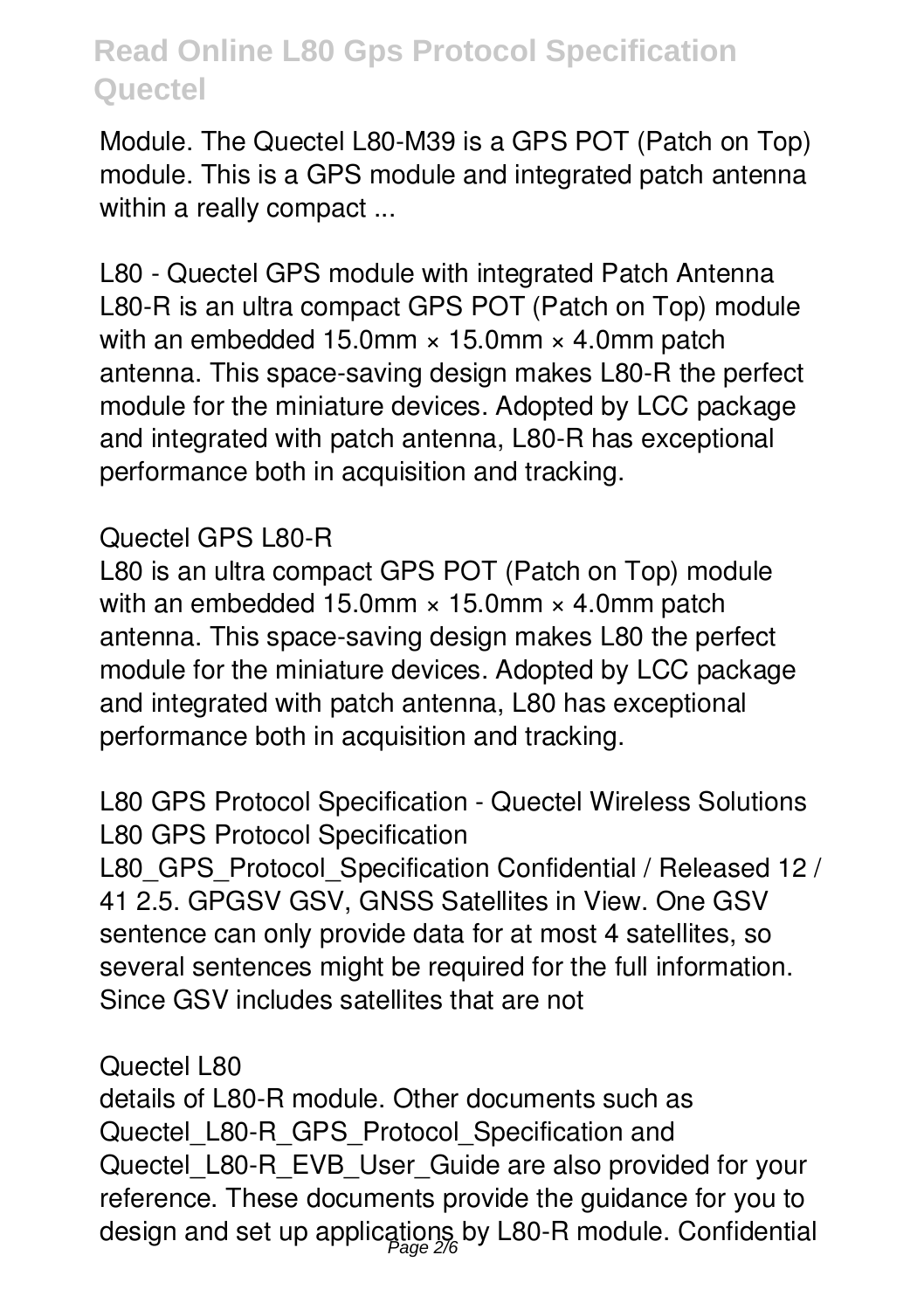## **Quectel**

**L80 GPS Protocol Specification - Quectel Wireless Solutions** L80-R\_GPS Protocol Specification. and . Quectel. L80-R EVB User Guide. are also provided for your reference. These documents provide the guidance for you to design and set up applications relating to L80-R module. Confidential. Quectel . GPS Module Series L80-R Hardware Design L80-R\_Hardware\_Design Confidential / Released 8 / 38 2 Description . 2.1. General Description L80-R GPS module with an ...

**Quectel|Quectel L80-M39|Communication Modules/GNSS Modules ...**

L86 GNSS Protocol Specification

L86 GNSS Protocol Specification Confidential / Released 10 / 52 For the details, please refer to the Notes of Chapter 3.27. 2.3. -- GGA GGAIGlobal Positioning System Fix Data, is the essential fix data which provides 3D location and accuracy data.

**L80-M39 | Quectel L80-M39 GPS Module | RS Components** Quectel Quectel L80-M39 US\$5.19 LCSC electronic components online Functional Modules Communication Modules/GNSS Modules leaded datasheet+inventory and pricing

**Quectel L80 R - 52Pi**

page 9 www.quectel.com Specifications L1 Band Receiver (1575.42MHz) TemperatureChannel 22 (tracking) / 66 (acquisition) ... L80-R is a GPS POT (Patch on Top) module. Its patch antennalls feed point is embedded in the PCB. So the feed point is concave, rather than convex. There is no need to hollow out the feed point. L80-R has 12 pins, which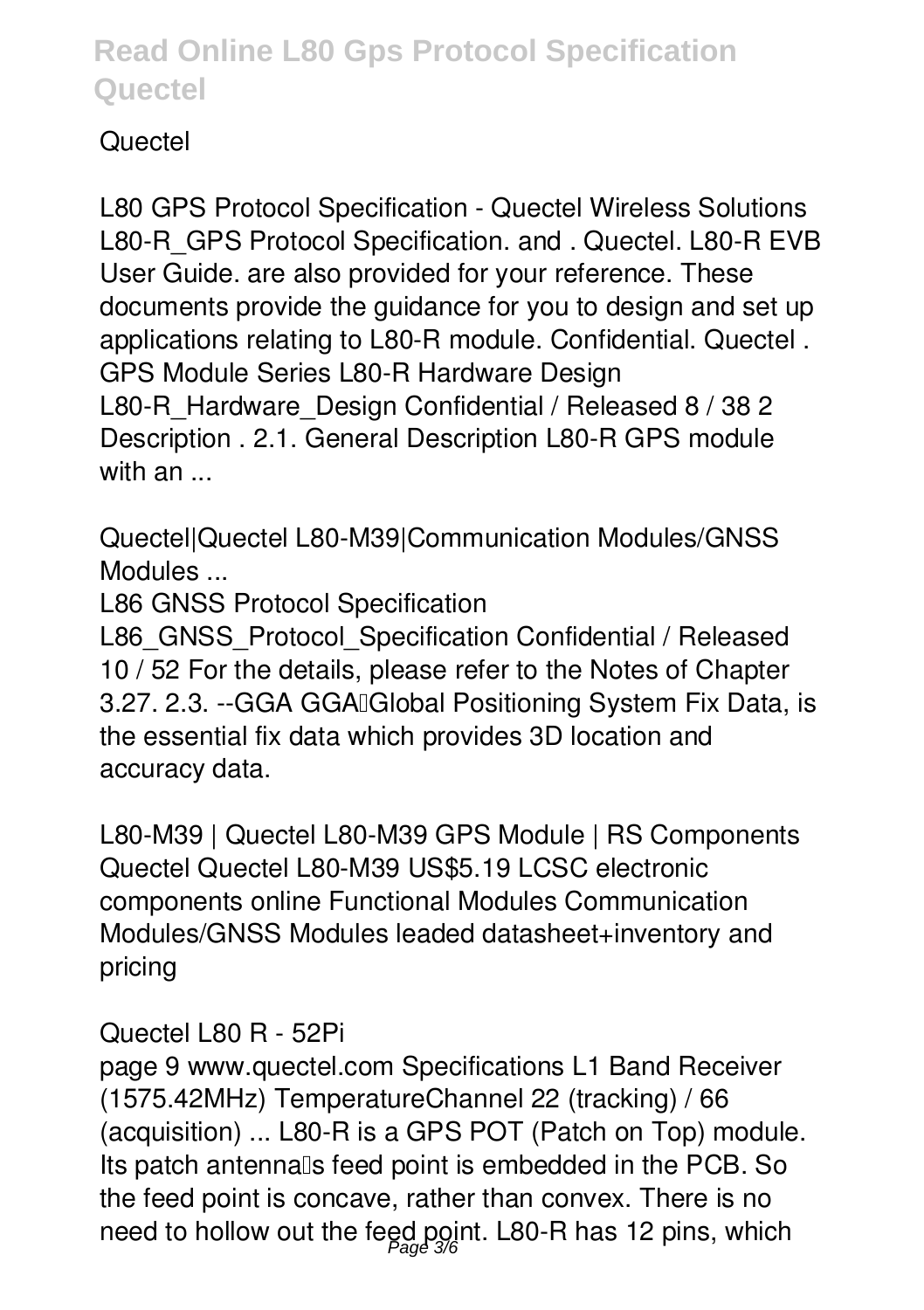are very practical and easy for SMD soldering ...

**L86 GNSS Protocol Specification - Robu.in** L80 GPS Module Presentation November, 2015 . Highlights Advanced Features Quectel L80 Vs. Competitor<sup>1</sup>s Product Contents Support Package Confidential Quectel . Highlights **EASY**<sup>Ⅱ</sup> Advanced AGPS technology without external memory Highest Sensitivity-165dBm@Tracking mode -148dBm@Acquisition mode Embedded Patch Antenna 15.0 x 15.0 x 4.0 mm Automatic antenna switching function Ultra Low Power ...

#### **Quectel GPS L80**

With its tiny design, high precision and sensitivity, L80 is perfectly suitable for a broad range of M2M applications such as portable device, automo-tive, personal tracking, security and industrial PDA, especially suitable for special applications, like GPS mouse and OBD. Quectel L80 Compact GPS Module Integrated with Patch Antenna

**L80 Gps Protocol Specification Quectel** L80 GPS Protocol Specification L80 GPS Protocol Specification Confidential / Released 2 / 43 About the Document History Revision Date Author Description 1.0 2013-07-08 Ada LI Initial 1.1 2013-09-29 Ada LI 1. Modified the description of RMC. 2. Modified the example of packet type 314, 514 and

**L80-M39 | Quectel L80-M39 GPS Receiver | RS Components** GPS Module Series L80-R EVB User Guide Appendix A Reference Table 7: Reference Document Name Remark Quectel L80-R Hardware Design L80-R Hardware Design Quectel\_L80-R\_Protocol\_Specification L80-R Protocol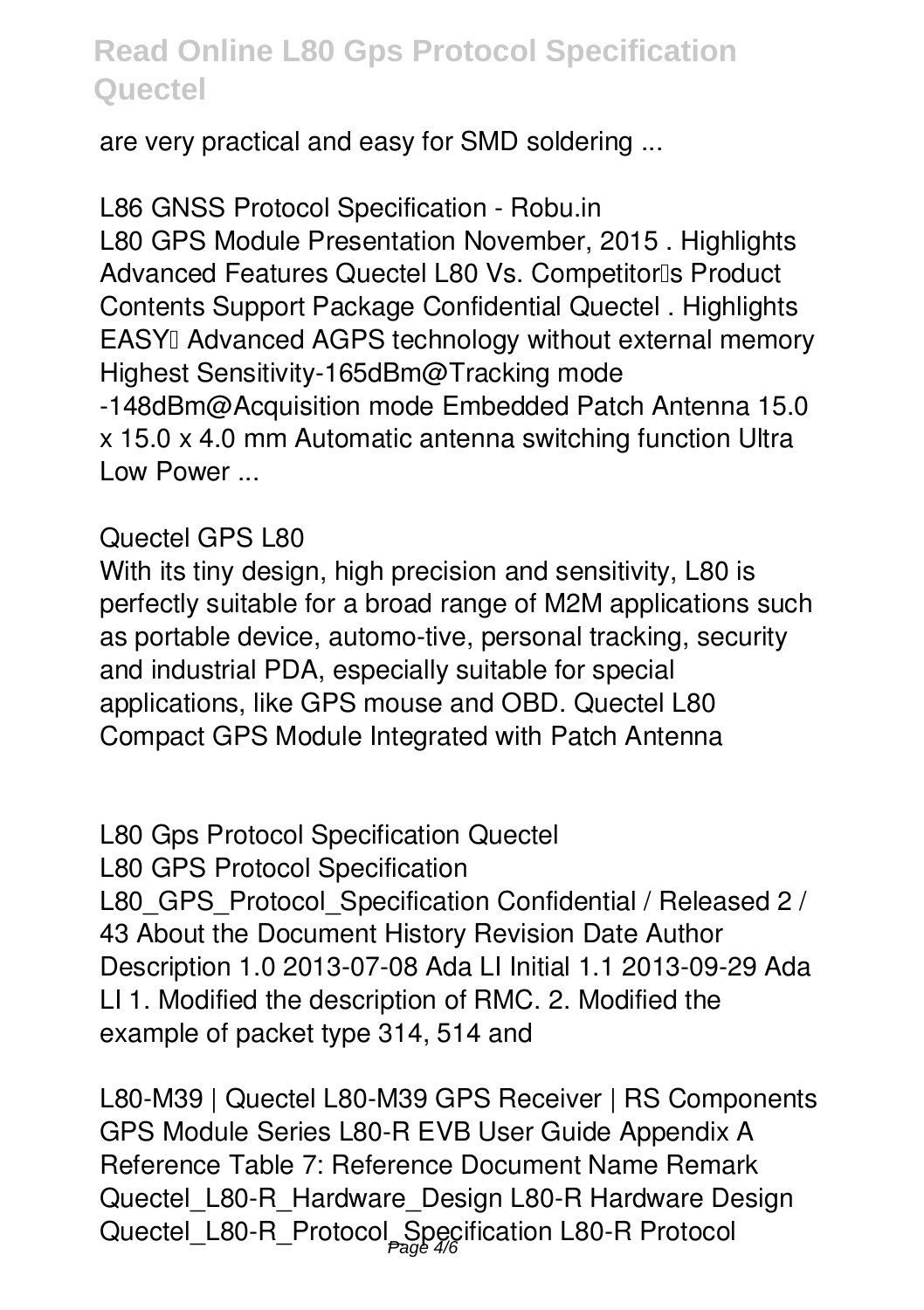Specification Quectel\_L80-R\_Reference Design L80-R Reference Design Table 8: Abbreviations Abbreviation Description Carrier-to-Noise Ratio ...

**L80-R GPS Module Presentation**

Quectel L80-M39 GPS POT Module. The Quectel L80-M39 is a GPS POT (Patch on Top) module. This is a GPS module and integrated patch antenna within a really compact package. It is the perfect module for integrating into the smallest devices to enable acquisition and tracking functionality.

**QUECTEL L80-R USER MANUAL Pdf Download.** Quectel L80 GPS Protocol Specification. Quectel L80 Hardware Design. Legislation and Compliance. RoHS Certificate of Compliance Statement of conformity. COO (Country of Origin): CN. Product Details. L80 GPS (Global Positioning System) Module with Patch Antenna. The L80 is a compact GPS Module with an integrated patch antenna. The high performance MTK positioning engine brings a high level of ...

**L80 GPS Protocol Specification - Quectel Wireless Solutions** MTK NMEA extended packet is supported to control and configure L80 GPS module. Confidential Quectel. GPS Module L80 GPS Protocol Specification L80 GPS Protocol Specification Confidential / Released 7 / 39 2 Standard NMEA Packet Protocol L80 supports NMEA 0183 standard messages. The following table shows the structure of a NMEA 0183 ...

**L80-R Hardware Design - AT-COM** With its tiny design, high precision and sensitivity, L80-R is perfectly suit-able for a broad range of M2M applications such